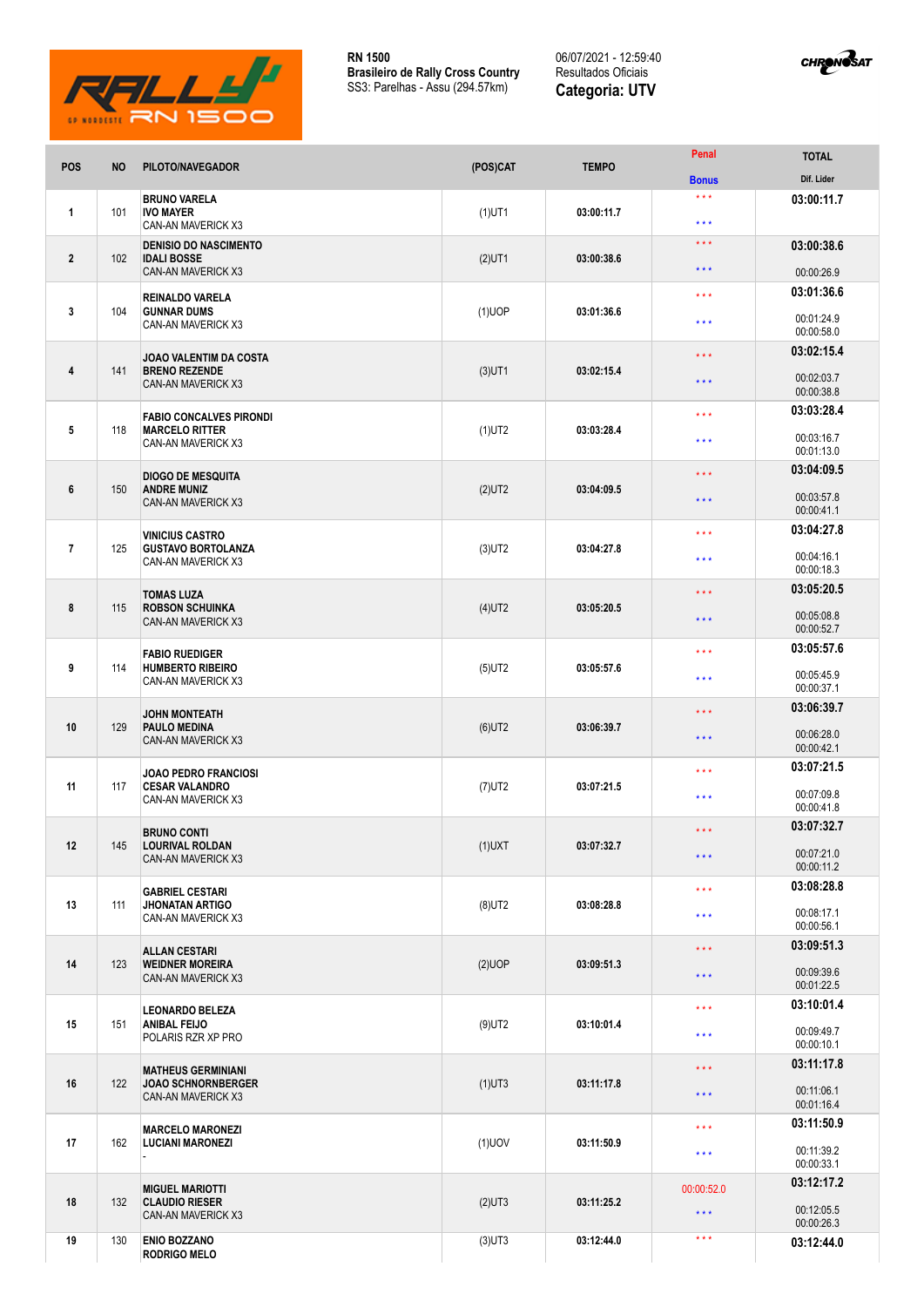|    |     | CAN-AN MAVERICK X3                                                               |            |            | $\star$ $\star$ $\star$ | 00:12:32.3<br>00:00:26.8 |
|----|-----|----------------------------------------------------------------------------------|------------|------------|-------------------------|--------------------------|
|    |     |                                                                                  |            |            | $\star$ $\star$ $\star$ | 03:13:42.0               |
| 20 | 128 | <b>EUCLIDES BENVENUTI</b><br><b>HENRY RITTER</b><br><b>CAN-AN MAVERICK X3</b>    | $(2)$ UOV  | 03:13:42.0 | $\star$ $\star$ $\star$ | 00:13:30.3<br>00:00:58.0 |
|    |     |                                                                                  |            |            | $***$                   | 03:14:17.8               |
| 21 | 124 | <b>JOSE RUFINO NETO</b><br><b>ARISTOTELES FIUZA</b><br><b>CAN-AN MAVERICK X3</b> | $(3)$ UOP  | 03:14:17.8 |                         | 00:14:06.1               |
|    |     |                                                                                  |            |            | $\star$ $\star$ $\star$ | 00:00:35.8               |
|    |     | <b>BRUNO LEONARDO LIMA</b>                                                       |            | 03:14:29.7 | $\star$ $\star$ $\star$ | 03:14:29.7               |
| 22 | 146 | <b>JOSELITO VIEIRA</b><br>CAN-AN MAVERICK X3                                     | $(4)$ UT3  |            | $\star$ $\star$ $\star$ | 00:14:18.0<br>00:00:11.9 |
|    |     | <b>SILVIO MARTINS</b><br><b>WINICIUS MARTINS</b><br>CAN-AN MAVERICK X3           | $(3)$ UOV  | 03:15:37.5 | $\star\star\star$       | 03:15:37.5               |
| 23 | 133 |                                                                                  |            |            | $\star\star\star$       | 00:15:25.8               |
|    |     |                                                                                  |            |            |                         | 00:01:07.8               |
|    | 105 | <b>RICHARD FLITER</b><br><b>ANDRE MUNHOZ</b><br><b>CAN-AN MAVERICK X3</b>        | $(4)$ UT1  | 03:16:21.0 | $\star$ $\star$ $\star$ | 03:16:21.0               |
| 24 |     |                                                                                  |            |            | $\star$ $\star$ $\star$ | 00:16:09.3               |
|    |     |                                                                                  |            |            |                         | 00:00:43.5               |
|    |     | <b>CARLOS EDUARDO MELO</b><br><b>GEORGE MARTINS</b><br>CAN-AN MAVERICK X3        |            | 03:16:36.0 | $\star \star \star$     | 03:16:36.0               |
| 25 | 139 |                                                                                  | $(4)$ UOP  |            | $\star$ $\star$ $\star$ | 00:16:24.3               |
|    |     |                                                                                  |            |            |                         | 00:00:15.0               |
| 26 | 147 | <b>JOAO CARLOS RESENDE</b><br><b>JOAO PAULO TELES</b>                            |            | 03:17:27.9 | $\star$ $\star$ $\star$ | 03:17:27.9               |
|    |     | <b>CAN-AN MAVERICK X3</b>                                                        | $(4)$ UOV  |            | $\star$ $\star$ $\star$ | 00:17:16.2<br>00:00:51.9 |
|    |     |                                                                                  |            |            |                         | 03:17:55.0               |
| 27 | 121 | <b>LEANDRO TORRES</b><br><b>JOAO ARENA</b><br>POLARIS RZR XP PRO                 | $(5)$ UOP  | 03:17:55.0 | $\star$ $\star$ $\star$ |                          |
|    |     |                                                                                  |            |            | ***                     | 00:17:43.3<br>00:00:27.1 |
|    |     |                                                                                  |            |            | $\star$ $\star$ $\star$ | 03:18:50.6               |
| 28 | 127 | <b>GUSTAVO ZANFORLIN</b><br><b>MARCOS MELADO</b>                                 | $(10)$ UT2 | 03:18:50.6 |                         |                          |
|    |     | CAN-AN MAVERICK X3                                                               |            |            | $\star$ $\star$ $\star$ | 00:18:38.9<br>00:00:55.6 |
|    | 153 | <b>HUMBERTO FREITAS BRAGA</b>                                                    | $(5)$ UT3  | 03:20:04.9 | $\star$ $\star$ $\star$ | 03:20:04.9               |
| 29 |     | <b>HELIO PESSOA</b>                                                              |            |            |                         | 00:19:53.2               |
|    |     | CAN-AN MAVERICK X3                                                               |            |            | $\star$ $\star$ $\star$ | 00:01:14.3               |
|    |     | <b>WANDER MANOEL GARCEZ</b><br><b>FABIO ZELLER</b><br>152<br>CAN-AN MAVERICK X3  |            |            | $\star$ $\star$ $\star$ | 03:20:15.4               |
| 30 |     |                                                                                  | $(5)$ UOV  | 03:21:56.4 |                         | 00:20:03.7               |
|    |     |                                                                                  |            |            | 00:01:41.0              | 00:00:10.5               |
|    | 155 | <b>WAGNER JOVENAL</b><br><b>ALVARO AMARANTE</b><br>CAN-AN MAVERICK X3            | $(6)$ UT3  | 03:19:06.4 | 00:01:10.0              | 03:20:16.4               |
| 31 |     |                                                                                  |            |            | $\star\star\star$       | 00:20:04.7               |
|    |     |                                                                                  |            |            |                         | 00:00:01.0               |
|    | 144 | <b>GILVANDO BARBOSA</b><br><b>GEORGE HAMILTON MATIAS</b><br>CAN-AN MAVERICK X3   | $(7)$ UT3  | 03:20:48.9 | $\star$ $\star$ $\star$ | 03:20:48.9               |
| 32 |     |                                                                                  |            |            | $\star\star\star$       | 00:20:37.2               |
|    |     |                                                                                  |            |            |                         | 00:00:32.5<br>03:21:18.7 |
| 33 | 136 | PAMELA BOZZANO<br><b>WELLIGNTON REZENDE</b><br>CAN-AN MAVERICK X3                | $(8)$ UT3  | 03:21:18.7 | $\star\star\star$       |                          |
|    |     |                                                                                  |            |            | $\star\star\star$       | 00:21:07.0<br>00:00:29.8 |
|    | 134 | PEDRO MAC DOWELL<br><b>CAIO SPOLIDORIO</b><br><b>CAN-AN MAVERICK X3</b>          | $(9)$ UT3  | 03:20:04.4 |                         | 03:21:24.4               |
| 34 |     |                                                                                  |            |            | 00:01:20.0              |                          |
|    |     |                                                                                  |            |            | $\star$ $\star$ $\star$ | 00:21:12.7<br>00:00:05.7 |
|    | 165 | <b>MARYO KEMPES BARBOSA</b>                                                      | $(10)$ UT3 | 03:16:45.2 | 00:05:00.0              | 03:21:45.2               |
| 35 |     | <b>JOSE DE DEUS BARBOSA</b>                                                      |            |            | $\star\star\star$       | 00:21:33.5               |
|    |     | CAN-AN MAVERICK X3                                                               |            |            |                         | 00:00:20.8               |
|    | 142 | <b>JOSE DAGOBERTO MELO</b>                                                       | $(11)$ UT2 | 03:22:36.6 | $\star\star\star$       | 03:22:36.6               |
| 36 |     | <b>HUGO DE ARAUJO</b><br>CAN-AN MAVERICK X3                                      |            |            | $\star$ $\star$ $\star$ | 00:22:24.9               |
|    |     |                                                                                  |            |            |                         | 00:00:51.4               |
|    | 110 | <b>CRISTIANO BATISTA</b><br><b>ROBLEDO NICOLETTI</b><br>CAN-AN MAVERICK X3       | $(6)$ UOP  | 03:27:03.9 | 00:00:48.0              | 03:27:51.9               |
| 37 |     |                                                                                  |            |            | $\star\star\star$       | 00:27:40.2               |
|    |     |                                                                                  |            |            |                         | 00:05:15.3               |
|    | 137 | <b>RICARDO MARIOTTI</b><br><b>GABRIEL BISSOTTO</b><br><b>CAN-AN MAVERICK X3</b>  | $(11)$ UT3 | 03:28:57.8 | $\star\star\star$       | 03:28:57.8               |
| 38 |     |                                                                                  |            |            | $\star\star\star$       | 00:28:46.1<br>00:01:05.9 |
| 39 | 143 | YURI LYRA                                                                        | $(12)$ UT3 | 03:29:23.0 | $\star$ $\star$ $\star$ | 03:29:23.0               |
|    |     | <b>GEORGE VASCONCELLOS</b>                                                       |            |            | $\star\star\star$       |                          |
|    |     | CAN-AN MAVERICK X3                                                               |            |            |                         | 00:29:11.3               |